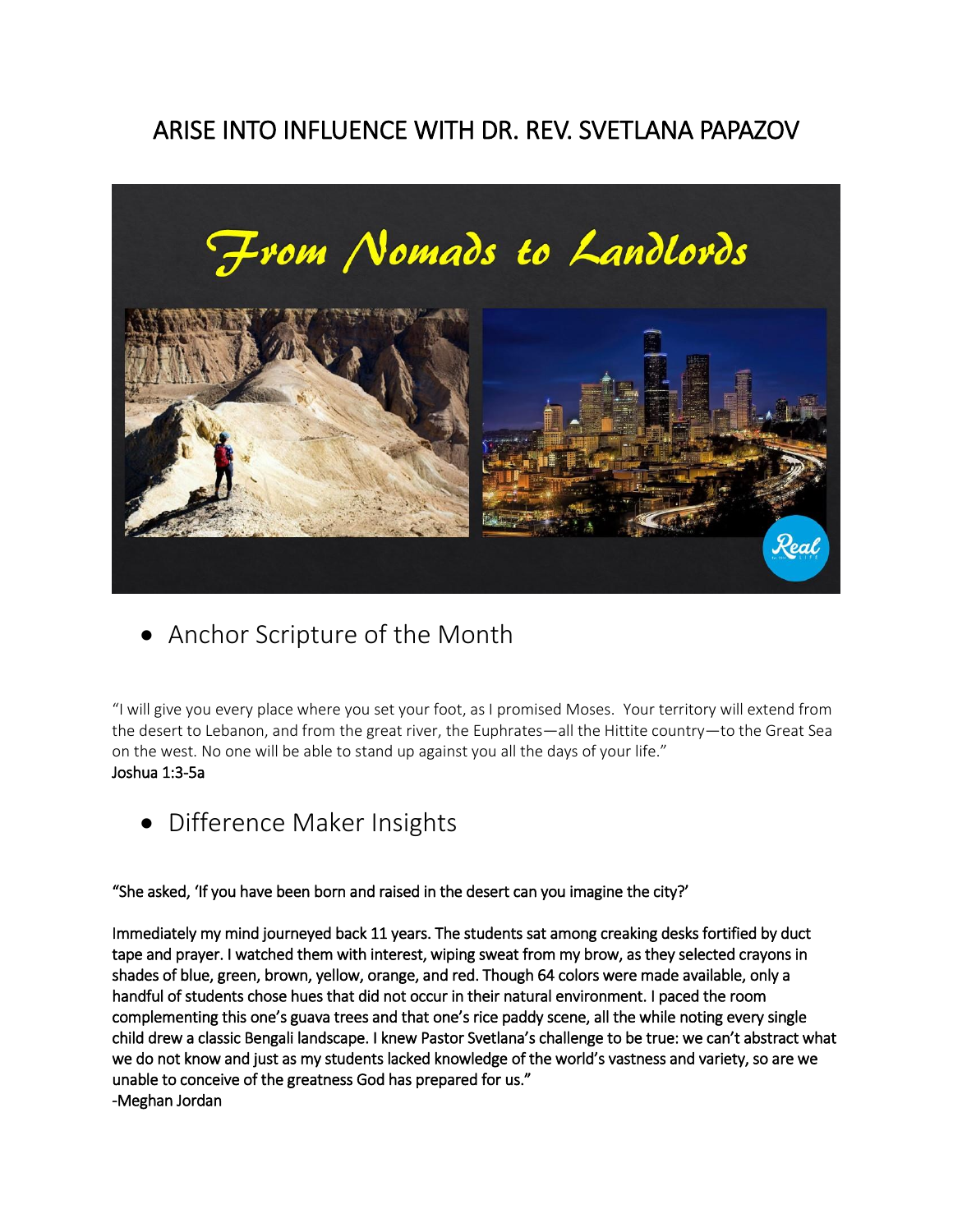Hello Friends,

Have you been wandering in a devastating desert with no territory of your own? If you said yes, you are not alone. Just like you, the first gathered people of God, called the Israelites, didn't have their own territory for 40 years. This is 2 generations! After being delivered from slavery in Egypt, the Israelites had become nomads in the desert. There was no one left who knew what a city, much less a country, looked like. The ones who had seen the cities in Egypt had all died. Now God was speaking to their kids and grandkids--the tent dwellers that they were going to become house owners. These Israelites had no context to put God's promise in perspective. BUT they had the word of God to describe it for them in real geography and real time.

By faith they had to envision the territory they would possess. God was going to change their future from desert nomads to city landlords, but they had to prepare for it. Their mindsets had to change from seeing themselves as homeless to owning plenty, an entire country, flowing with "milk and honey!" Their imagination had to stretch from knowing tents to envisioning their own houses of brick and mortar, in order to actively take possession of it. God was going to give them ownership of territories, their own domains that would usher the kingdom of God domain in the earth, as it was purposed in heaven. Their forefathers missed the divine opportunity the  $1<sup>st</sup>$  time around. Now it was their turn.

Now it is your turn! Are you prepared for godly imagination and courage to be stirred in you, in order to possess your "promised land" and expand God's kingdom domain?

The divine opportunities in life are either missed or activated. They never stay in limbo, because God is never on neutral. Are you ready to envision with God his future for you? Be inspired to do so, as you listen and view our featured sermon and PowerPoint of the month.

Blessings, Pastor Svetlana

Sermon of the Month

Here's the link to the sermon "Envision." <https://youtu.be/ihv5YuxnliY>

PowerPoint of the Month

Here's the link to the PowerPoint "Envision." <https://www.svetlanapapazov.com/downloads>

## Action Step

Pray this month to know what "territory" God has called you to enter and possess on his behalf. Dream with God his dreams for you (Jer. 29:11.)